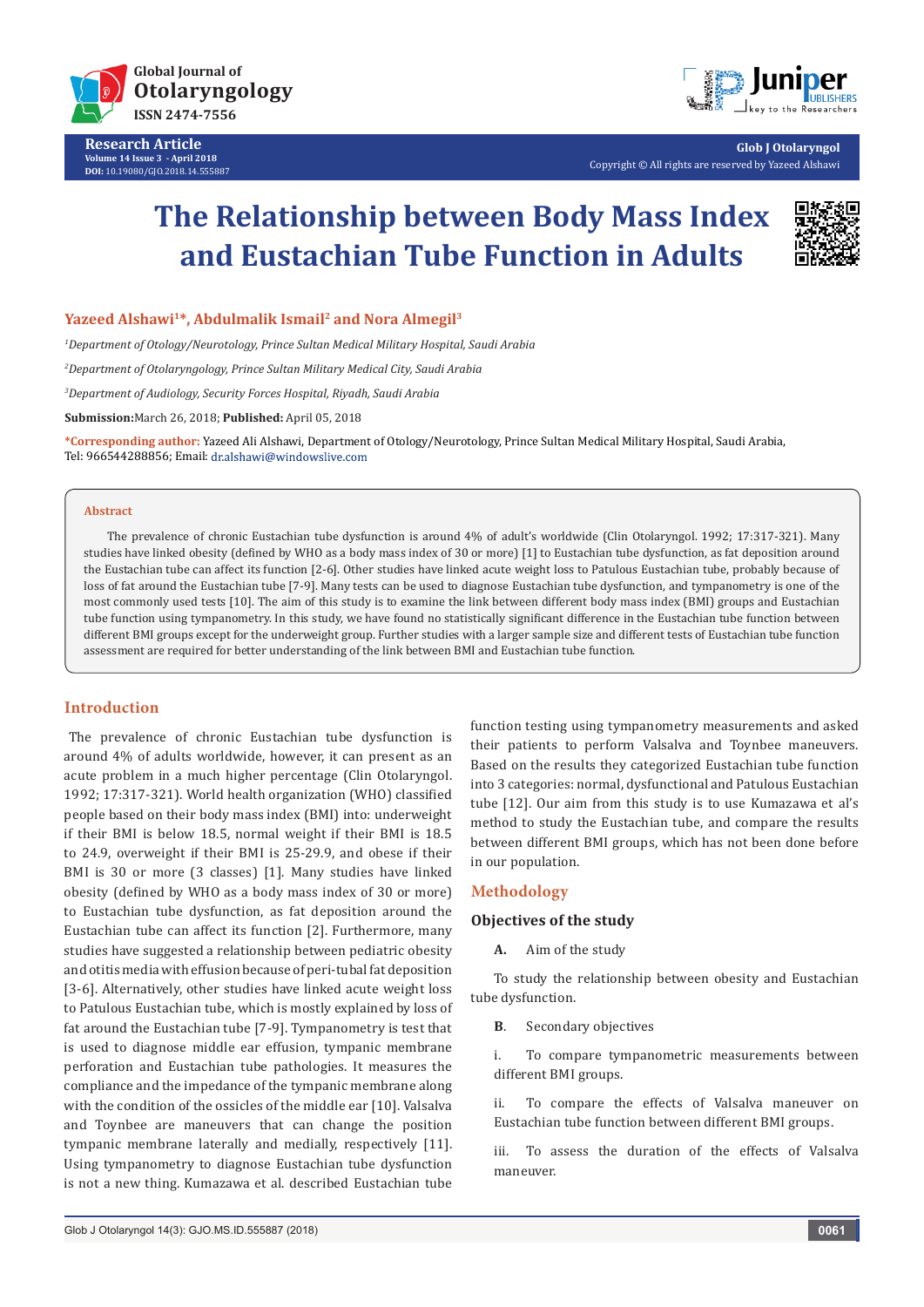iv. To compare the effects of Toynbee maneuver on Eustachian tube function between different BMI groups.

## **Materials and Methods**

This study is a cross sectional study which was done in a tertiary hospital in Riyadh, Saudi Arabia in the outpatient department of otolaryngology and head & neck surgery, outpatient department. It was done by performing serial tympanograms and comparing the results between obese and non obese patients.

# **Study subjects**

## **A. Inclusion criteria**

i. Every third Saudi adult patient that presented to otorhinolaryngology clinic.

ii. Male and female patients.

iii. Patients that presented to the clinic from first of October 2016 to end of march 2017.

iv. Patients with tympanogram type A and C.

## **B. Exclusion criteria**

- i. Pediatric patient younger than 13 years.
- ii. Patients with tympanogram type B.
- iii. Any patient with craniofacial anomalies.
- iv. Symptoms of nasal or nasal pharyngeal obstruction.

## **Study design**

This study is a cross-sectional study.

**A.** Sample size

The sample size of this study is 82 patients (141 ears) who fulfilled our inclusion and exclusion criteria.

**B.** Sampling technique

The sampling technique we used is systemic randomization. We included every third Saudi adult patient that presented to the otology clinic.

**C.** Data collection methods, instruments used, and measurements:

## **i. Instruments Used:**

 GSI TympStar Version 1 Middle-Ear Analyzer. It is a computer-based admittance instrument designed to be used in clinical or research settings. The TympStar is based on the sophistication, functionality and flexibility of the GSI 33, offering unparalleled testing capabilities.

# **ii. In this study**

a. Admittance (Y) was measured with a probe tone frequency of 226 Hz in a Screening tympanometry mode (Automatic).

- b. P-RANGE daPa: Normal.
- c. START daPa: +200.
- d. Gradient: Tymp Width daPa.
- e. P-RATE daPa/s: 600/200.

# **iii. Diagnostic Criteria**

A. Tympanometry Normative Data

Based on the British Society Of Audiology

i. Tympanic peak pressure and middle ear pressure: Under carefully controlled conditions the 95 % range in normal subjects is –20 to +20 daPa, though pressures from –50 to +50 daPa can be considered normal in adults; pressures down to –100 daPa may be of a little clinical significance in isolation.

ii. Admittance or compliance: Compliance is normally in the range 0.3 to 1.6 cm3 in adults; 0.2 cm3 is acceptable as the lower limit in children aged less than 6 years but over 6 months.

# **B. Ear-canal volume**

 Typical values for ear-canal volume (ECV) are between 0.6-  $1.5cm<sub>3</sub>$  for adults.

i. Based on studies reviewed in Hunter and Shahnaz (2013).

All Patients underwent 4 tympanograms

a. Tympanogram I: patients underwent a baseline tympanogram.

b. Tympanogram II: patients were asked to perform Valsalva maneuver, then immediately underwent a second tympanogram.

c. Typanogram III: patients were asked to take a 10 minutes break, then underwent a third tympanogram.

d. Tympanogram IV: Patients were asked to perform Toynbee maneuver, then underwent a fourth tympanogram.

# **Data management and analysis**

The data was analyzed using SPSS. Tympanogram variables were analyzed which included external auditory canal volume, pressure, compliance and gradient. The mean, standard deviation, and confidence interval were calculated.

**Ethical consideration:** Confidentiality was maintained. The research was fully explained to all the participants, and an informed consent was obtained from each participant, patients were told that they were free to withdraw from the research whenever they wished.

# **Results**

 After running the data in SPSS, we found that among the 82 patients (93): 56 female patients (64.4%) and 31 male patients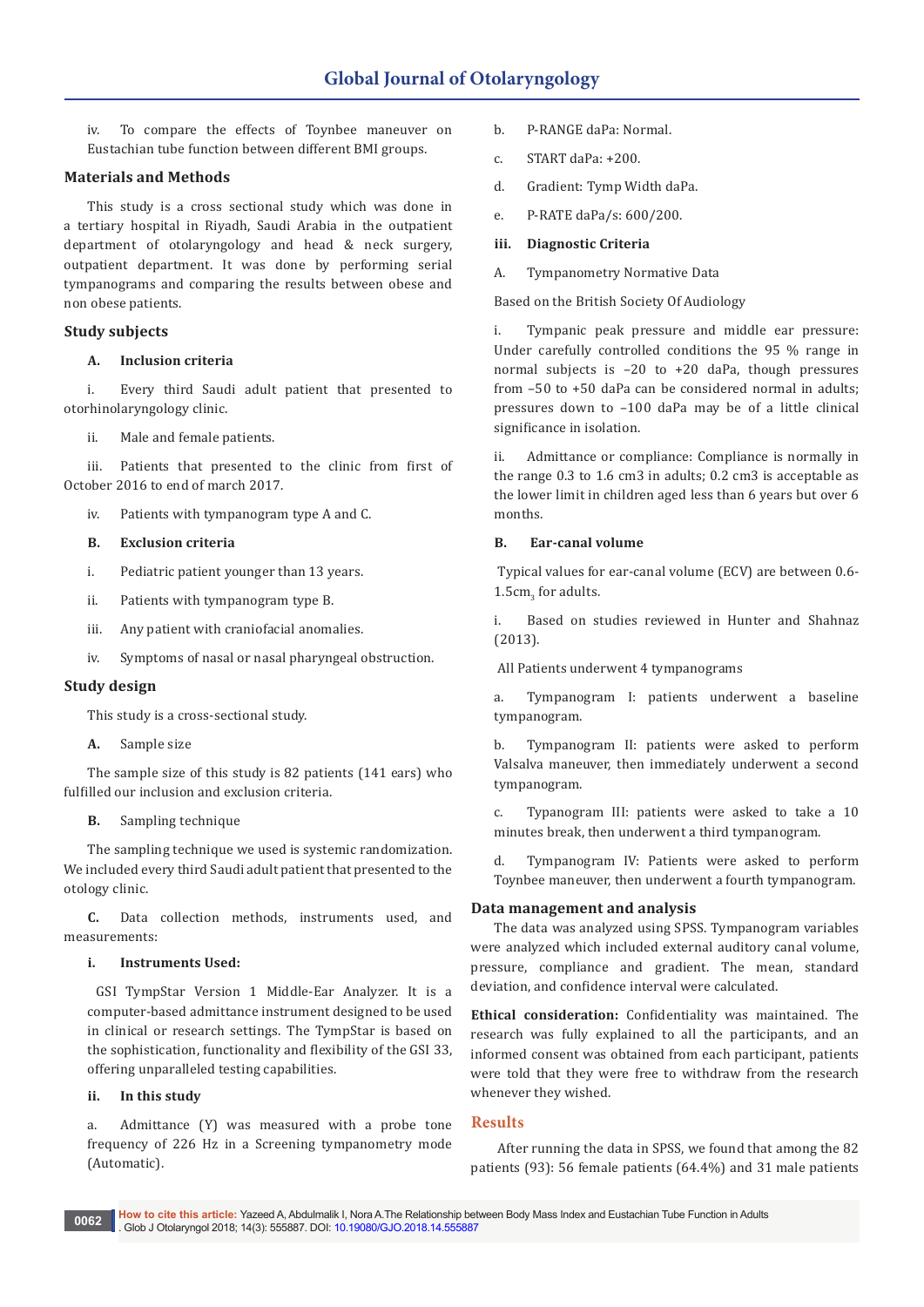(35.6%). There was 12 underweight patients a mean age of 15.8 (minimum is 12 and maximum is 36), 22 normal weight patients with mean age of 30.9 (minimum is 12 maximum is 60), 17 overweight patients with a mean age of 39.54 (minimum is 20 maximum is 60) and 36 obese patients with a mean age of 48.12 (minimum is 26 and maximum is 60).

Most variables of tympanometry: type, gradient, compliance and volume didn't show changes in response to Valsalva and Toynbee. However, the only variable of tympanometry that showed changes in response to both maneuvers was (middle ear pressure) for that reason the tympanogram 1, 2, 3, 4 where referred in the (Table 1 & 2) as pressure 1,2,3,4 .

All four BMI groups started with a baseline middle ear pressure (Tymp I) that's within normal limits:

i. Underweight patients: the mean pressure in tymp I was: -70.

ii. Normal weight patients: the mean pressure in tymp I was: -11.

iii. Overweight patients: the mean pressure in tymp I was: -12.

iv. Obese patients: the mean pressure in tymp I was: -19.8.

| Comparison                           | Mean (SD)                      | P value | Significance    |  |
|--------------------------------------|--------------------------------|---------|-----------------|--|
| Pressure 1                           |                                |         |                 |  |
| Normal                               | $-10.9(65.7)$                  | 0.098   | Not significant |  |
| Underweight                          | $-69.6(139.3)$                 |         |                 |  |
| Pressure 2                           | 9.6(67.5)                      |         |                 |  |
| Normal                               |                                | 0.178   | Not significant |  |
| Underweight                          | $-34.2$ (121.5)                |         |                 |  |
| Pressure 3                           |                                |         |                 |  |
| Normal                               | $-7.4(63.4)$<br>$-35.4(103.1)$ | 0.325   | Not significant |  |
| Underweight                          |                                |         |                 |  |
| Pressure 4                           | $-30.0(67.3)$                  |         |                 |  |
| Normal                               | $-36.3(93.2)$                  | 0.821   | Not significant |  |
| Underweight                          |                                |         |                 |  |
| <b>Underweight Versus Overweight</b> |                                |         |                 |  |
| Comparison                           | Mean (SD)                      | P value | Significance    |  |
| Pressure 1                           |                                |         |                 |  |
| Underweight                          | $-69.6(139.3)$                 | 0.14    | Not significant |  |
| Overweight                           | $-11.9(66.9)$                  |         |                 |  |
| Pressure 2                           | $-34.2$ (121.5)                |         |                 |  |
| Underweight                          | 0(69.1)                        | 0.334   | Not significant |  |
| Overweight                           |                                |         |                 |  |
| Pressure 3                           | $-35.4(103.1)$                 |         |                 |  |
| Underweight                          | $-16.7(72.4)$                  | 0.562   | Not significant |  |
| Overweight                           |                                |         |                 |  |
| Pressure 4                           |                                |         |                 |  |
| Underweight                          | $-36.3(93.2)$                  | 0.867   | Not significant |  |
| Overweight                           | $-31.4(65.2)$                  |         |                 |  |
| <b>Underweight Versus Obese</b>      |                                |         |                 |  |
| Comparison                           | Mean (SD)                      | P value | Significance    |  |
| Pressure 1                           |                                |         |                 |  |
| Underweight                          | $-69.6(139.3)$                 | 0.109   | Not significant |  |
| Obese                                | $-19.8(74.5)$                  |         |                 |  |

**Table 1:** A comparison of the pressure between the different BMI groups.

**How to cite this article:** Yazeed A, Abdulmalik I, Nora A. The Relationship between Body Mass Index and Eustachian Tube Function in Adults **. Gubber of the Sack And Additionally Inc. 20063**<br>1906 Glob J Otolaryngol 2018; 14(3): 555887. DOI: [10.19080/GJO.2018.14.555887](http://dx.doi.org/10.19080/GJO.2018.14.555887) **0063**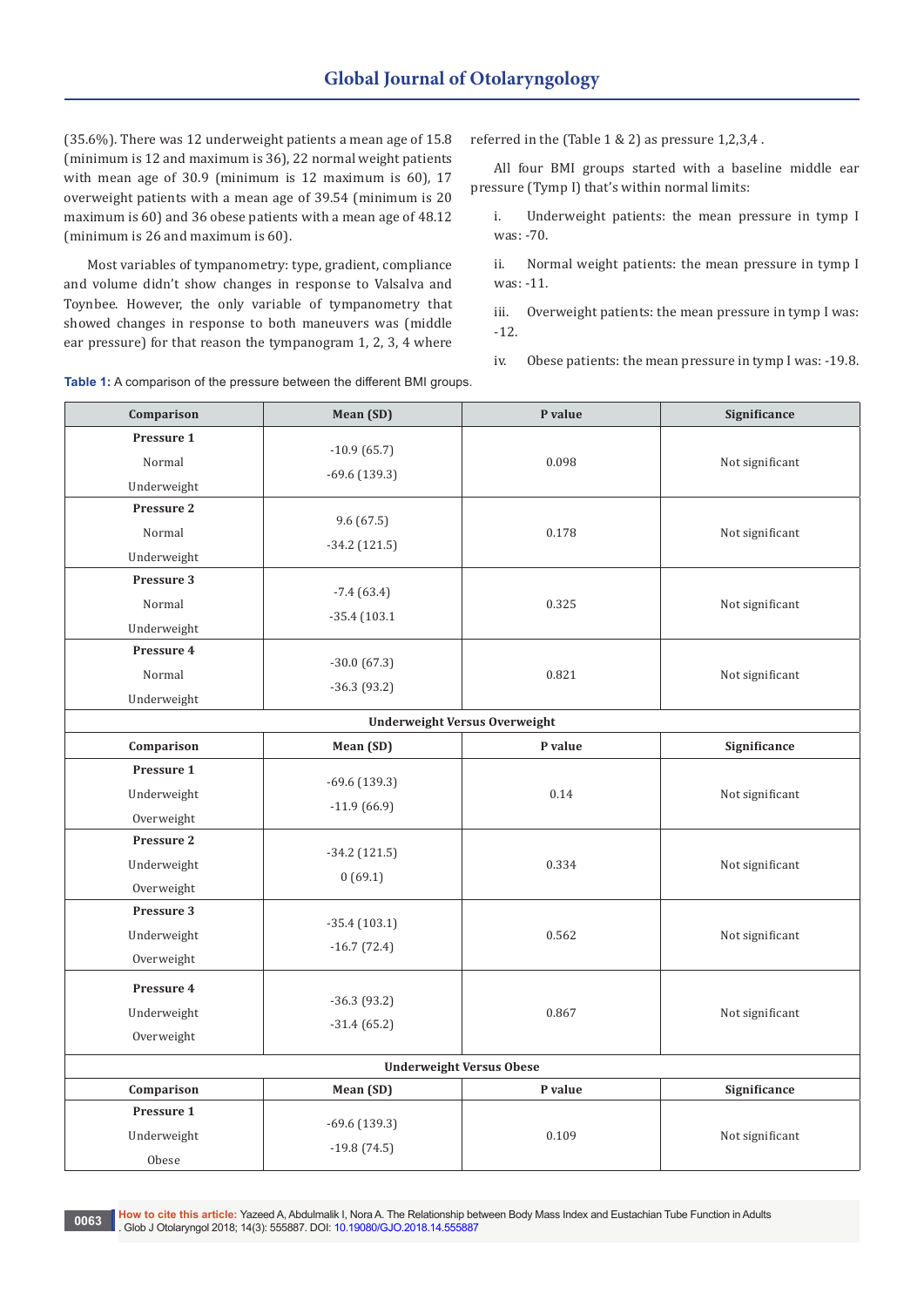| Pressure 2<br>Underweight<br>Obese    | $-34.2$ (121.5)<br>$-0.5(72.3)$      | 0.238   | Not significant |  |  |  |
|---------------------------------------|--------------------------------------|---------|-----------------|--|--|--|
| Pressure 3<br>Underweight<br>Obese    | $-35.4(103.1)$<br>$-11.0(71.3)$      | 0.355   | Not significant |  |  |  |
| Pressure 4<br>Underweight<br>Obese    | $-36.3(93.2)$<br>$-28.0(86.1)$       | 0.776   | Not significant |  |  |  |
| <b>Normal Versus Overweight</b>       |                                      |         |                 |  |  |  |
| Comparison                            | Mean (SD)                            | P value | Significance    |  |  |  |
| Pressure 1<br>Normal<br>Overweight    | $-10.9(65.7)$<br>$-11.9(66.9)$       | 0.959   | Not significant |  |  |  |
| Pressure 2<br>Normal<br>Overweight    | 9.6(67.5)<br>0(69.1)                 | 0.658   | Not significant |  |  |  |
| Pressure 3<br>Normal<br>Overweight    | $-7.4(63.4)$<br>$-16.7(72.4)$        | 0.664   | Not significant |  |  |  |
| Pressure 4<br>Normal<br>Overweight    | $-30.0(67.3)$<br>$-31.4(65.2)$       | 0.947   | Not significant |  |  |  |
|                                       | <b>Normal Versus Obese</b>           |         |                 |  |  |  |
| Comparison                            | Significance<br>Mean (SD)<br>P value |         |                 |  |  |  |
| Pressure 1<br>Normal<br>Obese         | $-10.9(65.7)$<br>$-19.8(74.5)$       | 0.637   | Not significant |  |  |  |
| Pressure 2<br>Normal<br>${\rm Obese}$ | 9.6(67.5)<br>$-0.5(72.3)$            | 0.588   | Not significant |  |  |  |
| Pressure 3<br>Normal<br>Obese         | $-7.4(63.4)$<br>$-11.0(71.3)$        | 0.841   | Not significant |  |  |  |
| Pressure 4<br>Normal<br>Obese         | $-30.0(67.3)$<br>$-28.0(86.1)$       | 0.924   | Not significant |  |  |  |
| <b>Overweight Versus Obese</b>        |                                      |         |                 |  |  |  |
| Comparison                            | Mean (SD)                            | P value | Significance    |  |  |  |
| Pressure 1<br>Overweight<br>Obese     | $-11.9(66.9)$<br>$-19.8(74.5)$       | 0.705   | Not significant |  |  |  |

0064 **How to cite this article:** Yazeed A, Abdulmalik I, Nora A.The Relationship between Body Mass Index and Eustachian Tube Function in Adults<br>Clob J Otels Intel 2018: 14/3): 555887, DOL:10,10080/CJO 2018.14,555887 . Glob J Otolaryngol 2018; 14(3): 555887. DOI: [10.19080/GJO.2018.14.555887](http://dx.doi.org/10.19080/GJO.2018.14.555887)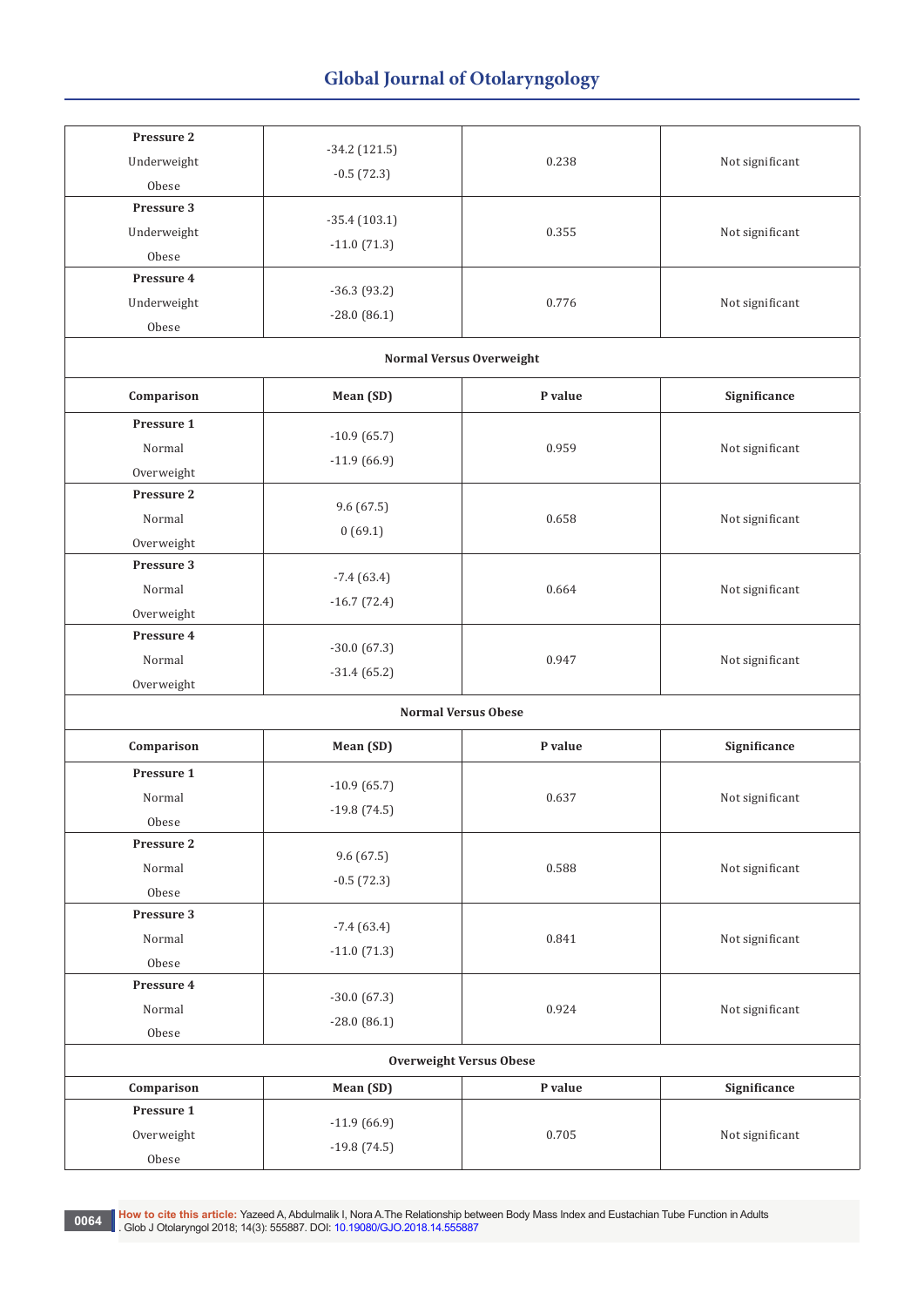| Pressure 2<br>Overweight<br>Obese | 0(69.1)<br>$-0.5(72.3)$        | 0.98  | Not significant |
|-----------------------------------|--------------------------------|-------|-----------------|
| Pressure 3<br>Overweight<br>Obese | $-16.7(72.4)$<br>$-11.0(71.3)$ | 0.781 | Not significant |
| Pressure 4<br>Overweight<br>Obese | $-31.4(65.2)$<br>$-28.0(86.1)$ | 0.882 | Not significant |

**Table 2:** Differences in Pressure (Underweight Versus Normal BMI)

| Comparison                                           | Mean (SD)                                                       | P value | Significance    |  |
|------------------------------------------------------|-----------------------------------------------------------------|---------|-----------------|--|
| Pressure 2 - Pressure 1<br>Normal<br>Underweight     | 20.4 (43.2)<br>35.4 (93.2)                                      | 0.518   | Not significant |  |
| Pressure 3 - pressure 1<br>Normal<br>Underweight     | 3.5(29.4)<br>34.2 (83.1)                                        | 0.118   | Not significant |  |
| Pressure 4 - pressure 1<br>Normal<br>Underweight     | $-19.1(34.7)$<br>33.3 (78.1)                                    | 0.009   | significant     |  |
| Pressure 3 - pressure 2<br>Normal<br>Underweight     | $-8.6(63.2)$<br>$-36.4(102.9)$                                  | 0.329   | Not significant |  |
| Pressure 4 - pressure 2<br>Normal<br>Underweight     | $-39.6(55.0)$<br>$-2.1(44.2)$                                   | 0.038   | significant     |  |
| Pressure 4 -pressure 3<br>Normal<br>Underweight      | $-22.6(42.0)$<br>$-0.8(23.5)$                                   | 0.107   | Not significant |  |
|                                                      | Differences in the Pressure (Underweight Versus Overweight Bmi) |         |                 |  |
| Comparison                                           | Mean (SD)                                                       | P value | Significance    |  |
| Pressure 2 - Pressure 1<br>Underweight<br>Overweight | 35.4 (93.2)<br>11.9 (28.1)                                      | 0.321   | Not significant |  |
| Pressure 3 - pressure 1<br>Underweight<br>Overweight | 34.2 (83.1)<br>$-4.7(23.2)$                                     | 0.069   | Not significant |  |
| Pressure 4 - pressure 1<br>Underweight<br>Overweight | 33.3 (78.1)<br>$-19.4(38.2)$                                    | 0.02    | Significant     |  |
| Pressure 3 - pressure 2<br>Underweight<br>Overweight | $-36.4(102.9)$<br>$-17.9(72.4)$                                 | 0.568   | Not significant |  |

0065 How to cite this article: Yazeed A, Abdulmalik I, Nora A. The Relationship between Body Mass Index and Eustachian Tube Function in Adults<br>[6] Glob J Otolaryngol 2018; 14(3): 555887. DOI: [10.19080/GJO.2018.14.555887](http://dx.doi.org/10.19080/GJO.2018.14.555887)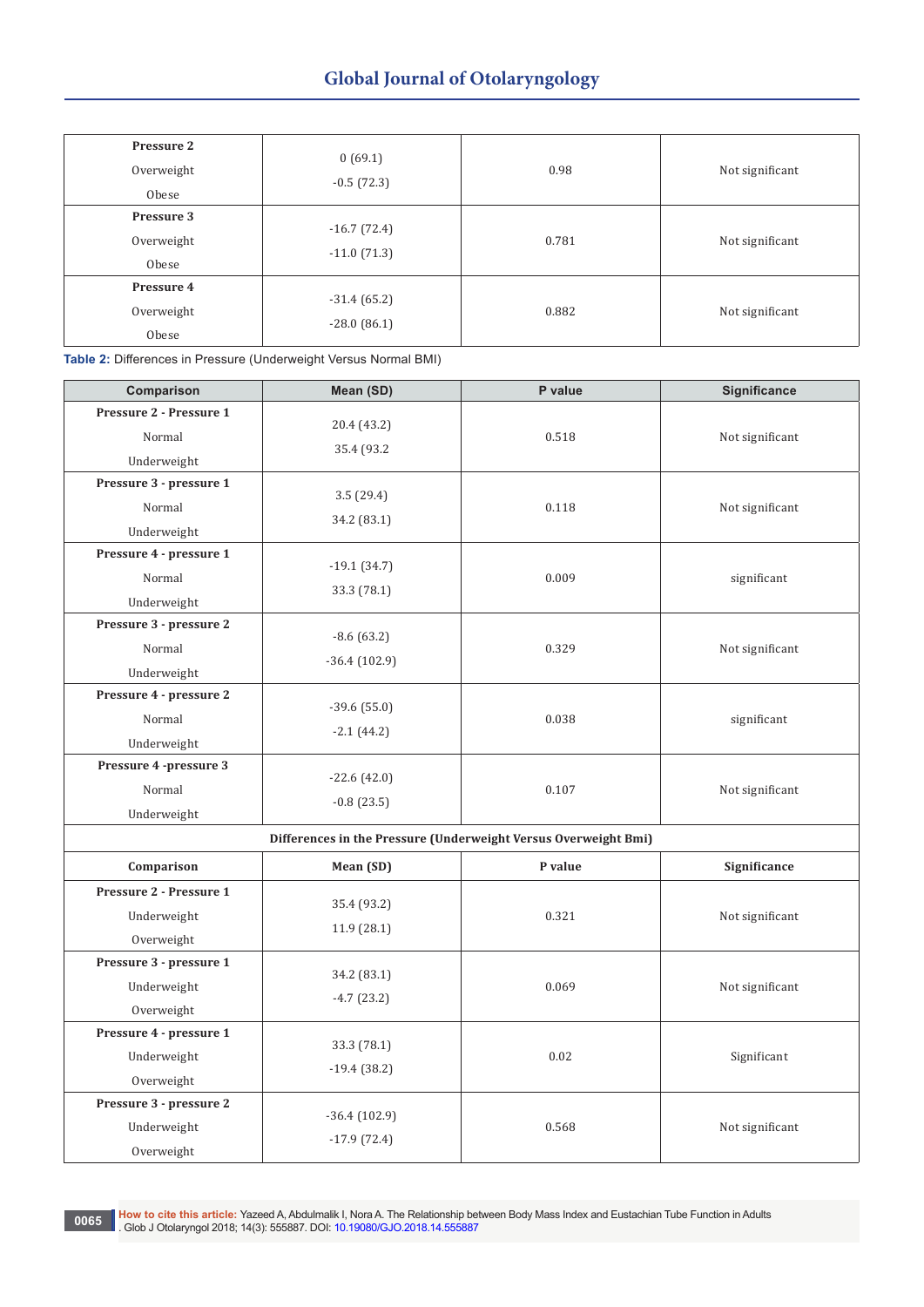| Pressure 4 - pressure 2 | $-2.1(44.2)$   |                                                        |                 |
|-------------------------|----------------|--------------------------------------------------------|-----------------|
| Underweight             | $-31.4(35.3)$  | 0.054                                                  | Not significant |
| Overweight              |                |                                                        |                 |
| Pressure 4 -pressure 3  | $-0.8(23.5)$   |                                                        |                 |
| Underweight             | $-14.7(39.1)$  | 0.28                                                   | Not significant |
| Overweight              |                |                                                        |                 |
|                         |                | Differences in the Pressure (Underweight Versus Obese) |                 |
| Comparison              | Mean (SD)      | P value                                                | Significance    |
| Pressure 2 - Pressure 1 | 35.4 (93.2)    |                                                        |                 |
| Underweight             |                | 0.389                                                  | Not significant |
| Obese                   | 19.3 (40.6)    |                                                        |                 |
| Pressure 3 - pressure 1 | 34.2 (83.1)    |                                                        |                 |
| Underweight             |                | 0.116                                                  | Not significant |
| Obese                   | 8.8 (32.3)     |                                                        |                 |
| Pressure 4 - pressure 1 | 33.3 (78.1)    |                                                        |                 |
| Underweight             | $-8.3(68.2)$   | 0.079                                                  | Not significant |
| Obese                   |                |                                                        |                 |
| Pressure 3 - pressure 2 | $-36.4(102.9)$ |                                                        |                 |
| Underweight             | $-12.1(71.2)$  | 0.357                                                  | Not significant |
| Obese                   |                |                                                        |                 |
| Pressure 4 - pressure 2 | $-2.1(44.2)$   |                                                        |                 |
| Underweight             | $-27.5(55.9)$  | 0.156                                                  | Not significant |
| Obese                   |                |                                                        |                 |
| Pressure 4 -pressure 3  | $-0.8(23.5)$   |                                                        |                 |
| Underweight             | $-17.0(56.9)$  | 0.345                                                  | Not significant |
| Obese                   |                |                                                        |                 |
|                         |                | Differences in the Pressure (Normal Versus Overweight) |                 |
| Comparison              | Mean (SD)      | P value                                                | Significance    |
| Pressure 2 - Pressure 1 |                |                                                        |                 |
| Normal                  | 20.4 (43.2)    | 0.474                                                  | Not significant |
| Overweight              | 11.9(28.1)     |                                                        |                 |
| Pressure 3 - pressure 1 |                |                                                        |                 |
| Normal                  | 3.5(29.4)      | 0.338                                                  | Not significant |
| Overweight              | $-4.7(23.2)$   |                                                        |                 |
| Pressure 4 - pressure 1 |                |                                                        |                 |
| Normal                  | $-19.1(34.7)$  | 0.978                                                  | Not significant |
| Overweight              | $-19.4(38.2)$  |                                                        |                 |
| Pressure 3 - pressure 2 |                |                                                        |                 |
| Normal                  | $-8.6(63.2)$   | 0.662                                                  | Not significant |
| Overweight              | $-17.9(72.4)$  |                                                        |                 |
| Pressure 4 - pressure 2 |                |                                                        |                 |
| Normal                  | $-39.6(55.0)$  | 0.587                                                  | Not significant |
| Overweight              | $-31.4(35.3)$  |                                                        |                 |

0066 How to cite this article: Yazeed A, Abdulmalik I, Nora A.The Relationship between Body Mass Index and Eustachian Tube Function in Adults<br>Clob J. Clob J. Otelangool 2018: 14/3): 555887, DOL: 10,10080/CJO 2018 14,555887 . Glob J Otolaryngol 2018; 14(3): 555887. DOI: [10.19080/GJO.2018.14.555887](http://dx.doi.org/10.19080/GJO.2018.14.555887)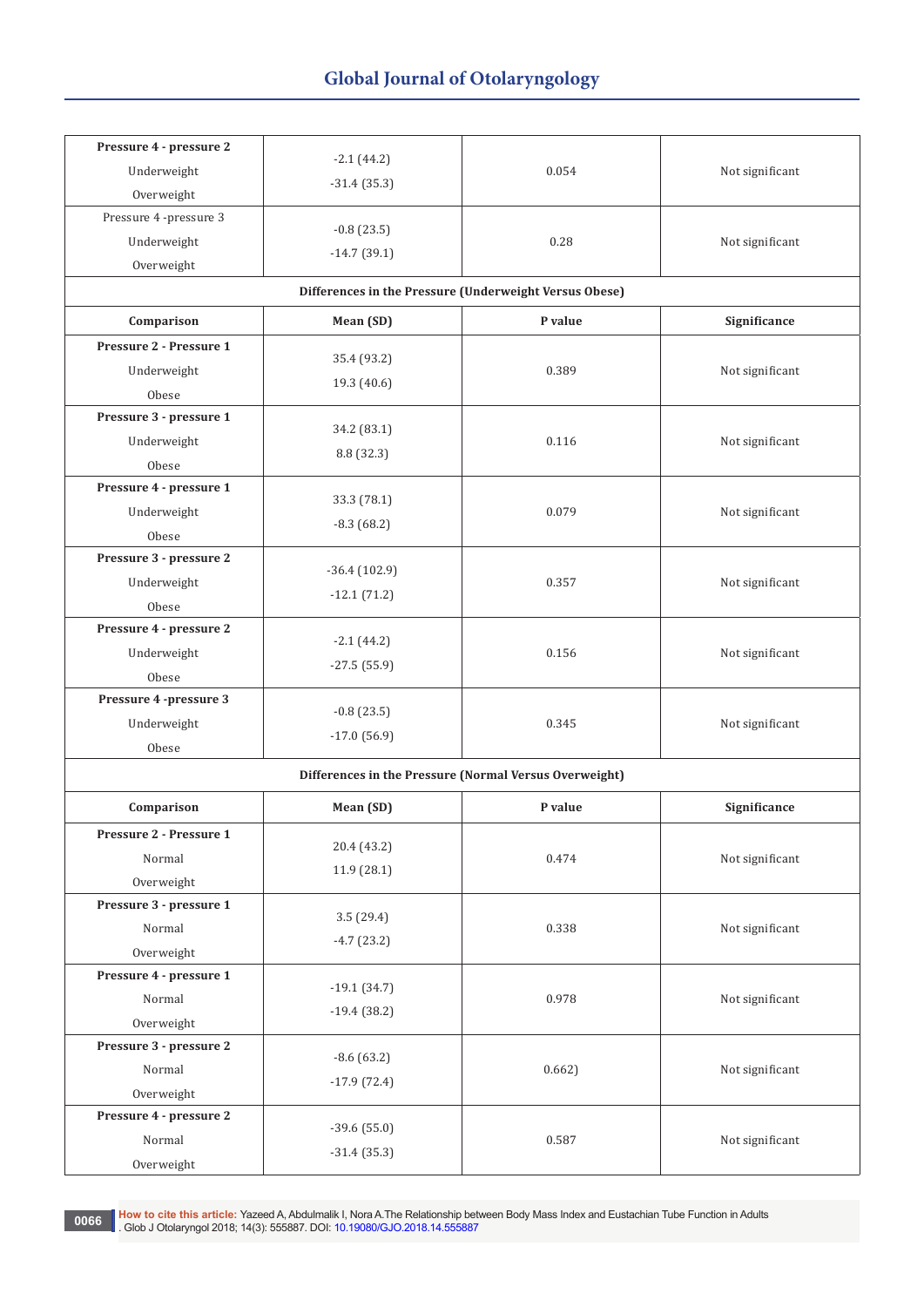| Pressure 4 -pressure 3<br>Normal<br>Overweight | $-22.6(42.0)$<br>$-14.7(39.1)$ | 0.542                                                 | Not significant |
|------------------------------------------------|--------------------------------|-------------------------------------------------------|-----------------|
|                                                |                                | Differences in the Pressure (Normal Versus Obese)     |                 |
| Comparison                                     | Mean (SD)                      | P value                                               | Significance    |
| Pressure 2 - Pressure 1<br>Normal<br>Obese     | 20.4 (43.2)<br>19.3 (40.6)     | 0.914                                                 | Not significant |
| Pressure 3 - pressure 1<br>Normal<br>Obese     | 3.5(29.4)<br>8.8 (32.3)        | 0.522                                                 | Not significant |
| Pressure 4 - pressure 1<br>Normal<br>Obese     | $-19.1(34.7)$<br>$-8.3(68.2)$  | 0.479                                                 | Not significant |
| Pressure 3 - pressure 2<br>Normal<br>Obese     | $-8.6(63.2)$<br>$-12.1(71.2)$  | 0.845                                                 | Not significant |
| Pressure 4 - pressure 2<br>Normal<br>Obese     | $-39.6(55.0)$<br>$-27.5(55.9)$ | 0.41                                                  | Not significant |
| Pressure 4 -pressure 3<br>Normal<br>Obese      | $-22.6(42.0)$<br>$-17.0(56.9)$ | 0.682                                                 | Not significant |
|                                                |                                | Differences in the Pressure (Overweight Versus Obese) |                 |
| Comparison                                     | Mean (SD)                      | P value                                               | Significance    |
| Pressure 2 - Pressure 1<br>Overweight<br>Obese | 11.9 (28.1)<br>19.3 (40.6)     | 0.492                                                 | Not significant |
| Pressure 3 - pressure 1<br>Overweight<br>Obese | $-4.7(23.2)$<br>8.8 (32.3)     | 0.117                                                 | Not significant |
| Pressure 4 - pressure 1<br>Overweight<br>Obese | $-19.4(38.2)$<br>$-8.3(68.2)$  | 0.519                                                 | Not significant |
| Pressure 3 - pressure 2<br>Overweight<br>Obese | $-17.9(72.4)$<br>$-12.1(71.2)$ | 0.776                                                 | Not significant |
| Pressure 4 - pressure 2<br>Overweight<br>Obese | $-31.4(35.3)$<br>$-27.5(55.9)$ | 0.787                                                 | Not significant |
| Pressure 4 -pressure 3<br>Overweight<br>Obese  | $-14.7(39.1)$<br>$-17.0(56.9)$ | 0.878                                                 | Not significant |

0067 How to cite this article: Yazeed A, Abdulmalik I, Nora A. The Relationship between Body Mass Index and Eustachian Tube Function in Adults<br>Glob J Otolaryngol 2018; 14(3): 555887. DOI: [10.19080/GJO.2018.14.555887](http://dx.doi.org/10.19080/GJO.2018.14.555887)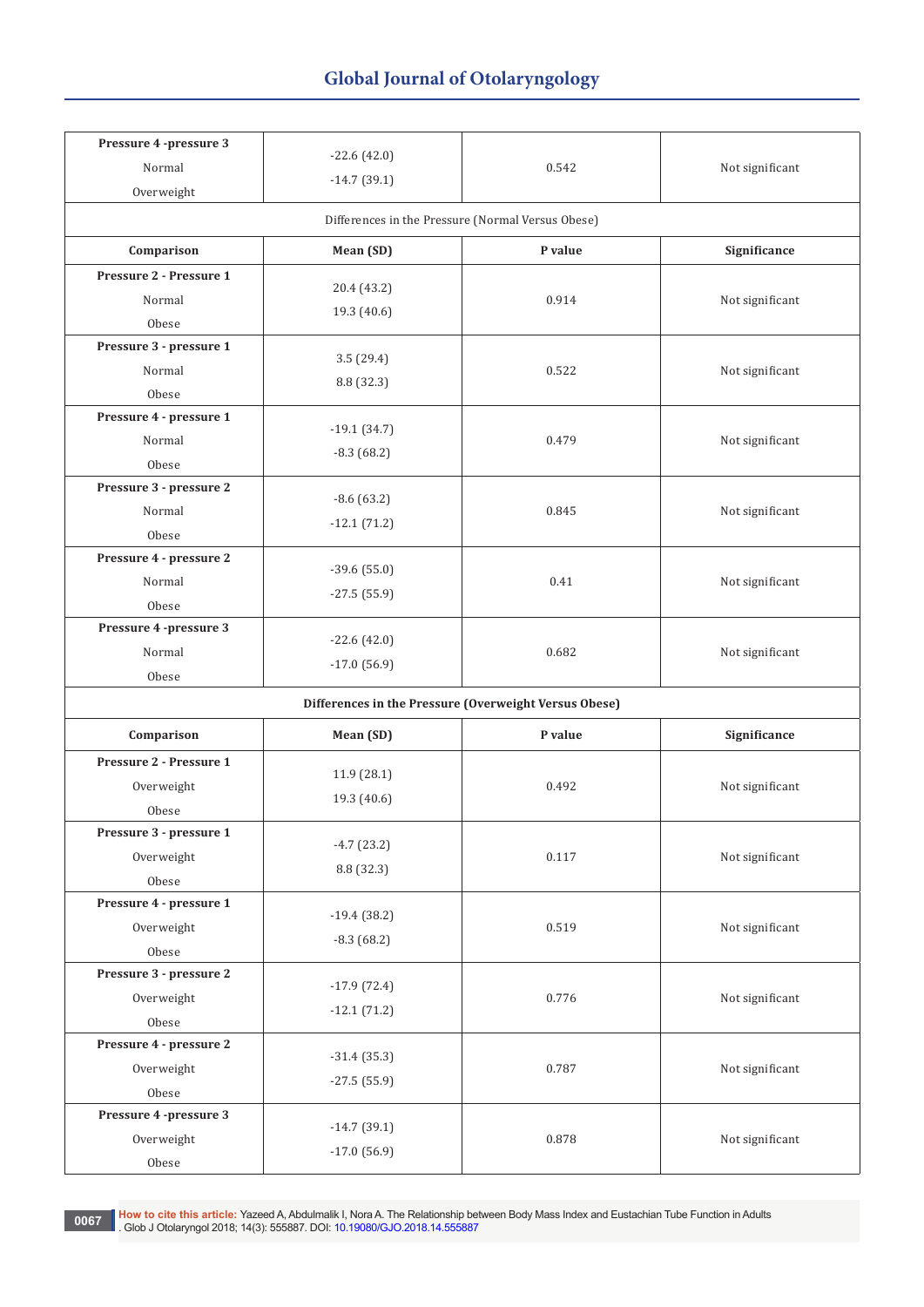## **Discussion**

World health organization (WHO) classified people based on their body mass index (BMI) into: underweight if their BMI is below 18.5, normal weight if their BMI is 18.5 to 24.9, over weight if their BMI is 25-29.9, and obese if their BMI is 30 or more (3 classes) [1]. The prevalence of chronic Eustachian tube dysfunction is around 4% of adults worldwide, however, it can present as an acute problem in a higher percentage (Clin Otolaryngol. 1992; 17: 317-321). Many studies have linked obesity (defined by WHO as a body mass index of 30 or more) to Eustachian tube dysfunction, as fat deposition around the Eustachian tube can affect its function [2]. Moreover, other studies have suggested a relationship between pediatric obesity and otitis media with effusion because of peri-tubal fat deposition [3-6]. Alternatively, other studies have linked acute weight loss to Patulous Eustachian tube, probably because of loss of fat around the Eustachian tube [7-9]. Tympanometry is test that is used to diagnose middle ear effusion, tympanic membrane perforation and Eustachian tube pathologies. It measures the compliance and the impedance of the tympanic membrane along with the condition of the ossicles of the middle ear [10]. It is done by applying positive, normal, and negative pressure in the external auditory canal and monitoring the resultant sound energy flow. Valsalva maneuver is a maneuver in which the patient is asked to close the mouth and pinch nostrils and perform an expiratory effort which forces air into the Eustachian tubes, thus increases pressure the middle ear which will push the tympanic membrane laterally [11]. Toynbee maneuver is a maneuver in which the patient will be asked to pinch the nostrils and swallow, thus decreases the middle ear pressure which will move the tympanic membrane medially [11]. Kumazawa took 3 tympanogram measurements for all of his patients: a baseline tympanogram, a second tympanogram after performing Valsalva maneuver, and a third tympanogram after performing Toynbee maneuver. He then categorized the Eustachian tube function into 3 categories: normal if the pressure goes up after Valsalva and goes back to normal after Toynbee, dysfunctional if the pressure goes up after Valsalva and doesn't go back to normal after Toynbee and Patulous if the pressure raises and falls down immediately after performing Valsalva [12]. In this study, we used Kumazawa et al's method to study the Eustachian tube function in Saudi adults, and we compared the results between different BMI groups.

In underweight patients, tympanogram I mean pressure was a little bit in the negative side: -70 (normal is from -50 to +50, although readings down to -100 can be of little significance in isolation). After performing tympanogram II, the mean pressure went up to -34.2. Following tympanogram III, the mean pressure decreased was -35.4. Following tympanogram IV, the mean pressure was -36.3. From the above readings we can conclude that underweight patients have an element of Eustachian tube dysfunction as Valsalva increased the middle ear pressure but Toynbee failed to return the pressure to the baseline, which can

also be seen in (Table 2) in the significant difference in pressure between pressure 4 - 1 and pressure 4-2 (which represents the effect of Toynbee from baseline or after Valsalva maneuver respectively) between normal weight and underweight group and between pressure 4-1 between overweight and underweight. However, it should be taking in consideration that mean age of this BMI group is 15.8 which is younger than the other three BMI groups. In the 3 other BMI groups, patients had a baseline mean pressure which was within normal. In tympanogram II, after performing Valsalva, all 3 groups' mean pressures increased significantly and proportionally and the new readings were still within the normal limits. This inclination in pressure suggests that Valsalva maneuver is effective in raising middle ear pressure in all groups in a similar way. In tympanogram III, all 3 groups' mean pressure decreased proportionally near the baseline, this declination implies that the effect of Valsalva doesn't last for 10 minutes. In tympanogram IV, after performing Toynbee, all 3 groups' mean pressures decreased significantly and proportionally and the new readings were still within the normal limits. This declination proves that Toynbee maneuver is effective in decreasing middle ear pressure in both groups in a similar way.

 From the above, we can conclude that, using our method, underweight patients had a baseline mean pressure that was in the negative side and that surprisingly they had an element of Eustachian tube dysfunction, which contradicts other papers that suggested that these obese patients are at more risk of Eustachian tube dysfunction because of increased peri-tubal fat. However, it should be taking in consideration that mean age of this BMI group is 15.8 which is younger and closer to pediatric age group than the other three BMI groups and it is known that pediatric age group has higher incidence of Eustachian tube dysfunction. There was no significant difference in the effects of Valsalva and Toynbee or the duration of the effect of Valsava between the other 3 BMI groups (Table 2).

 These results are in a way similar to the results of a previous study that was conducted by the authors, in which a comparison was made between obese and non-obese patients, and it was concluded that there was no significant difference in the effects of Valsalva and Toynbee in the middle ear pressure between the 2 groups [13].

# **Conclusion**

In summary, using our method, we found that underweight patients have an element of Eustachian tube dysfunction. And that in the other 3 BMI groups, Valalva and Toynbee maneuvers have significant effects on in the middle ear pressure. Valsava maneuver increases the middle ear pressure significantly but temporarily with an effect that lasts less than 10 minutes in the 3 BMI groups. There was no difference in the Eustachian tube function between the other 3 BMI groups. There was no significant difference between these 3 BMI groups in baseline pressure, effects of Valsalva and Toynbee, or the duration of